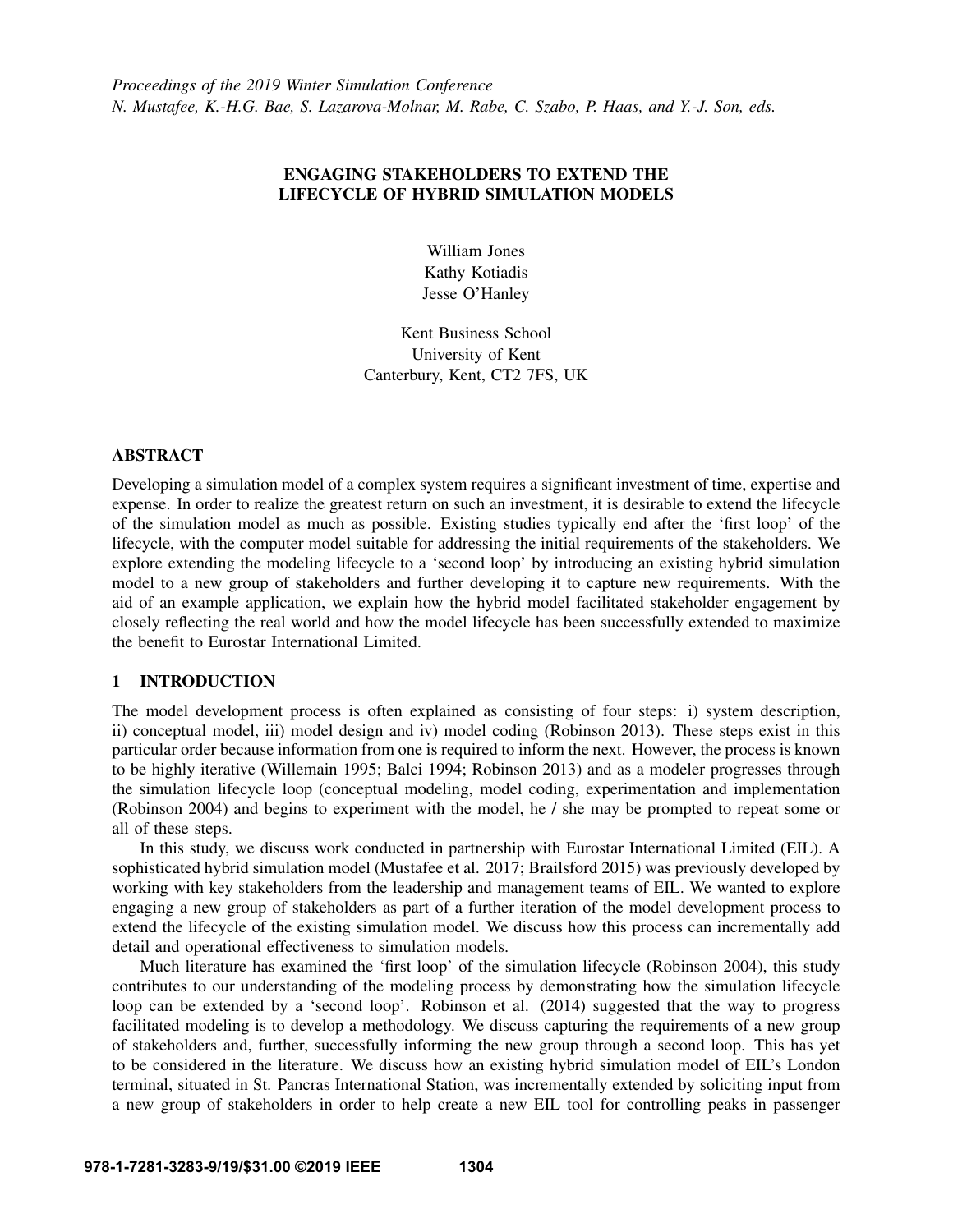arrival rate and reducing queues. We contribute to the growing interest in hybrid simulation by providing a case study of a hybrid model used to support industry and discussing how the hybrid approach helped reduce the "*communication gap*" between modeler and stakeholder [\(Jahangirian et al. 2015\)](#page-10-5).

Prior to this study, a hybrid simulation model was developed with key stakeholders from EILs leadership and management teams. In this study, we discuss engaging new stakeholders via workshops to extend the lifecycle of this simulation. First, we highlight some background literature relevant to this study (Section [2\)](#page-1-0), provide an overview of how EILs London terminal currently operates and explain the proposed new system for managing peaks in passenger arrivals (Section [3\)](#page-2-0). Following this, we briefly explain how the existing simulation model was developed and summarize how, through engaging a new group of stakeholders in a workshop, it was modified to address peak passenger arrivals (Section [4\)](#page-4-0). We then present some simulation results and provide an overview of the workshop findings (Section [5\)](#page-5-0). Finally, we discuss the process by which stakeholders were engaged to extend the simulation lifecycle using a second loop (Section [6\)](#page-7-0) and offer a few concluding remarks (Section [7\)](#page-9-2).

#### <span id="page-1-0"></span>2 BACKGROUND

There is a considerable amount of literature describing the steps undertaken during the lifecycle of a simulation study [\(Balci 2012;](#page-9-3) [Banks, Carson, Nelson, and Nicol 2010;](#page-9-4) [Hoover and Perry 1989;](#page-10-6) [Law 2007;](#page-10-7) [Nance 1994;](#page-10-8) [Kreutzer 1986;](#page-10-9) [Pidd 1988;](#page-10-10) [Robinson 2004;](#page-10-2) [Sargent 2001\)](#page-10-11). These differ in the level of detail they offer. For example, the description of [Kreutzer \(1986\)](#page-10-9) contains nine steps while that of [Pidd \(1988\)](#page-10-10) just three. Regardless, within each, it is possible to recognize a similar process. In this study, we envisage the modeling lifecycle consisting of four stages (for all simulation paradigms) as defined by [Robinson](#page-10-2) [\(2004\):](#page-10-2) conceptual modeling, model coding, experimentation and implementation (Figure [1a](#page-2-1)). Further, we follow the model development process discussed in [Robinson \(2013\)](#page-10-0) (system description, conceptual model, model design, model coding — Figure [1b](#page-2-1)), which consists of a more detailed model of the first two steps of the lifecycle loop. Here, rather than representing the order of the steps, the solid arrows represent the flow of information required to develop a computer model through what is known to be a highly iterative process [\(Willemain 1995;](#page-10-1) [Balci 1994;](#page-9-0) [Robinson 2013\)](#page-10-0). The dashed arrow shows that there is a correspondence between the resulting computer model and the real world.

Stakeholder involvement is considered beneficial for the success of simulation studies [\(Eldabi, Paul,](#page-9-5) [and Young 2007;](#page-9-5) [Fone et al. 2003;](#page-10-12) [Jun, Jacobson, and Swisher 1999;](#page-10-13) [Gunal and Pidd 2005;](#page-10-14) [Lowery et al.](#page-10-15) [1994;](#page-10-15) [Wilson 1981\)](#page-10-16). Failure to involve stakeholders throughout the simulation study lifecycle can often lead to the findings not being implemented [\(Brailsford and Vissers 2011;](#page-9-6) [Fone et al. 2003;](#page-10-12) [Young et al.](#page-10-17) [2009\)](#page-10-17). At the same time, in organizations with many decision makers, involving all relevant stakeholders through all stages may not be feasible.

Relatively recent studies have explored the benefits of involving stakeholders in the modeling process [\(Kotiadis et al. 2014;](#page-10-18) [Robinson et al. 2014\)](#page-10-4). [Tako and Kotiadis \(2015\)](#page-10-19) present a framework for involving stakeholders throughout the model lifecycle. However, these studies typically end after the first loop of the lifecycle model, with the computer model that is developed suitable for addressing the initial requirements of stakeholders being the key outcome of the study. Much less work exists exploring the possibility of extending the modeling lifecycle with a second loop (see Figure [1a](#page-2-1)) to capture changing stakeholder requirements or include new requirements from a new group of stakeholders.

In a summary of causal factors of low stakeholder engagement, [Jahangirian et al. \(2015\)](#page-10-5) identifies "*difficulty with understanding and working with simulation tools, techniques and models*" as a key issue. Hybrid simulation models, i.e., single conceptual models implemented in software using more than one simulation paradigm [\(Mustafee et al. 2017;](#page-10-3) [Brailsford 2015;](#page-9-1) [Brailsford et al. 2018\)](#page-9-7), have gained popularity in recent years. Models combining agent-based modeling (ABM) with discrete-event simulation (DES) are particularly appealing in service industry applications [\(Brailsford 2014\)](#page-9-8) because, as [Siebers et al.](#page-10-20) [\(2010\)](#page-10-20) notes, ABM is well suited "*when the goal is modeling the behaviors of individuals in a diverse population*". Although it is possible to replicate many of the benefits of ABM using a traditional DES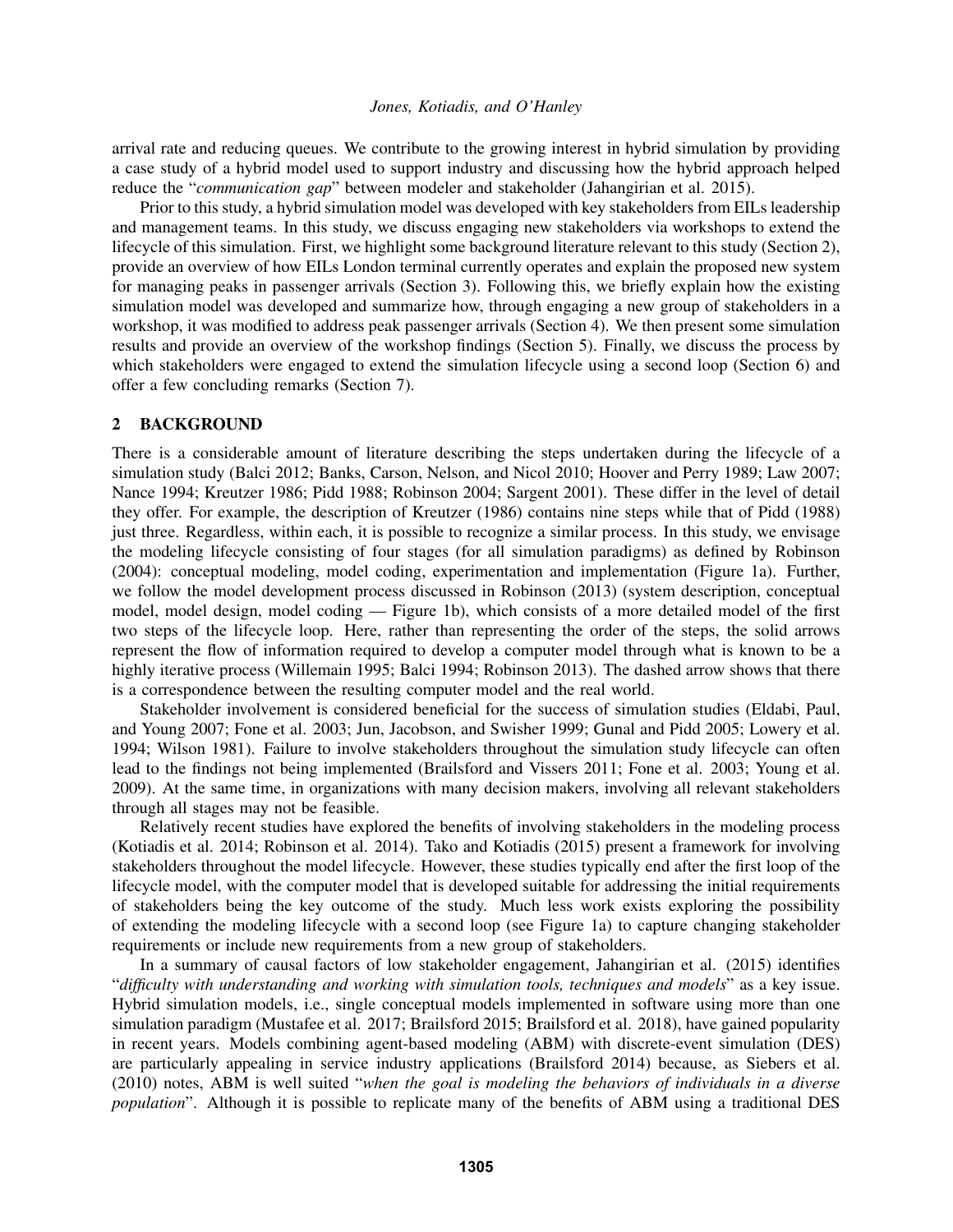<span id="page-2-1"></span>

Figure 1: a) The simulation model lifecycle. b) The model development process.

approach [\(Brailsford 2014\)](#page-9-8), a hybrid approach may help reduce the "*communication gap*" [\(Jahangirian](#page-10-5) [et al. 2015\)](#page-10-5) between modeler and stakeholder as this allows for the system to be captured in a way that is recognisable to stakeholders.

#### <span id="page-2-0"></span>3 CASE STUDY

EIL is the only high-speed railway company operating international train services between London and continental Europe via the Channel Tunnel. Its core destinations including Paris, Brussels, Lille and Amsterdam. Further, it operates services to Disneyland Paris and runs seasonal trains to the south of France and the French Alps.

As EIL operates an international service, passengers are required (similar to an airport) to pass through security screening and border control before boarding the trains. Due to the growth in demand for EIL services since it first began operating in 1994, the throughput of passengers at these checks has become a bottleneck, sometimes resulting in long queues. EILs passenger throughput at terminals is a limiting factor in terms of the number of tickets that can be sold and the number of services that can be operated. A number of projects are underway within EIL to increase capacity at its terminals and speed up passenger throughput at checkpoints. One such project has been to develop detailed simulation models of each terminal.

All passengers traveling at EIL's London terminal are required to pass through a series of checks (i.e., security / x-ray, UK border control and French border control) before boarding the trains. Figure [2](#page-3-0) shows a simplified diagram of the checks all passengers are required to pass through. As shown, passengers proceed through the system from left to right. Every passenger must pass through exactly three of the six checks  $(c_1, c_2, c_3, \ldots, c_6)$ . Each check has S servers with throughput rate R drawn from some distribution. Ahead of each check is a queue  $(q_1, q_2, q_3, ..., q_6)$  with a capacity to hold N passengers. Different routes are available for eligible passengers depending on characteristics such as nationality, type of travel documentation and age (e.g., some routes use e-gates, for which require passengers be European citizens over the age of eighteen and traveling with a biometric passport). There are three possible routes in all. All passengers can proceed along route 1, (via  $c_1$ ,  $c_2$ ,  $c_4$ ) but only a subset of those passengers could proceed along route 2 (via  $c_1, c_3, c_5$ ) and a further subset along route 3 (via  $c_1, c_3, c_6$ ). Because of the limited queue capacity ahead of each check, it is possible that the queue will back up to a previous check, thereby preventing further throughput. For example,  $q_4$  may reach its capacity  $n_4$  and prevent  $c_2$  from processing any more passengers. This in turn may cause  $q_2$  to reach its capacity  $n_2$ , leading to the obstruction of  $c_1$  and, in turn causing route 1 to become completely blocked. Each queue and check operates on a first come first served policy, hence, now passengers held in *q*<sup>1</sup> who could proceed along routes 2 and 3 are blocked by passengers waiting to pass through route 1. This can lead to situations where  $q_2$  and  $q_4$  are at capacity but *q*3,*q*5,*q*<sup>6</sup> are well below capacity or even empty. After the first check there is limited space, hence,  $n_2, n_3, \ldots, n_6$  are finite. There is significant space to extend  $q_1$  if necessary (much more than is typically used), hence,  $n_1$  can be considered infinite. After completing all checks, passengers wait in the departure area (which has a limited capacity) until they are notified of their platform and requested to board the train.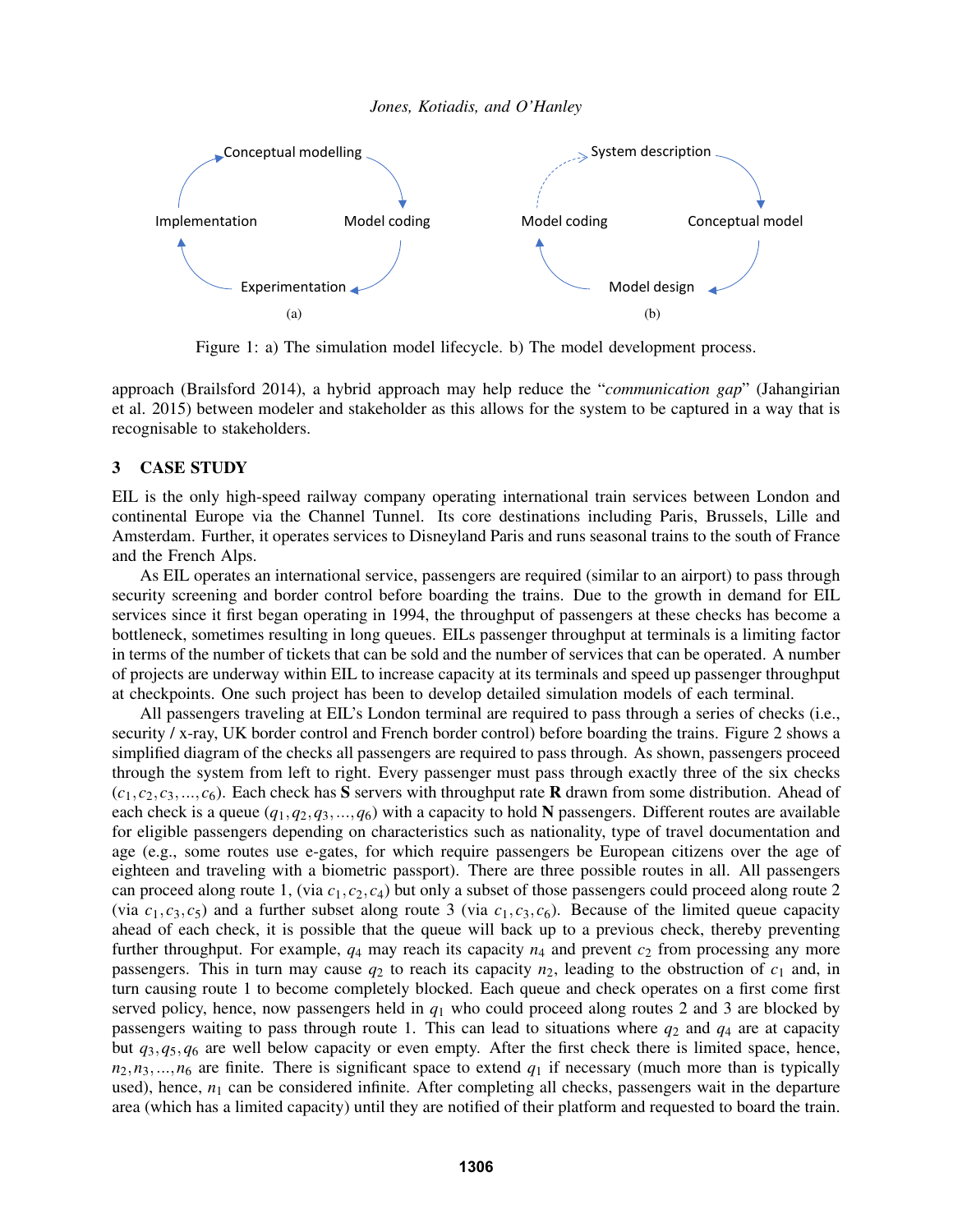<span id="page-3-0"></span>

Figure 2: Process flow diagram of the required passenger checks at EIL's London terminal.

If the departure area reaches capacity, throughput through all the checks would be stopped until additional capacity is made available.

Passengers purchase tickets from EIL for a specific service with a set departure time. Until recently, information on tickets and pre-travel information provided by EIL through various channels (e.g., online or via e-mail) informed all passengers to arrive forty-five to sixty minutes before departure. Passengers are also informed that check-in will close thirty minutes before departure. In reality, it is normally closed twenty minutes prior to departure. If a passenger arrives at the checks with less than twenty minutes before departure, his / her ticket will not open the gates at the first check and he / she is either turned away or re-allocated onto a later train. By default, check-in opens ninety minutes before departure, however, that information is not passed to passengers. Terminal Duty Managers (TDMs) can adjust the check-in opening time as they see fit on each day. If a passenger attempts to go through the checks before check-in opens, his / her ticket will be rejected and he / she will be asked to wait. EIL will not allow passengers through the checks before their check-in opens due to limited capacity in the departure area (see Figure [2\)](#page-3-0).

EIL collects a wealth of data relating to passenger movements in its terminals. From analyzing historical data, it is possible to observe that passengers arriving for a train are approximately normally distributed with the arrival rate peaking forty-five minutes before departure. On any given day, there is variation from this distribution (i.e., a margin of error) which is particularly dependant on passenger profile. For example, variation is typically observed to be greater on public holidays when large numbers of families and groups travel compared to work days when high numbers of business and frequent travelers make journeys.

Demand for EIL services varies throughout the year and week. Peak days exist when the number of travelers is significantly higher than average. Similarly, on any given day, EIL services see variation in demand, typically with a morning and a more significant afternoon peak corresponding to the start and end of the working day. EIL's service timetable reflects this variation in demand with more frequent services during the morning and afternoon peaks. At peak times on peak days, it is a challenge to process the high number of passengers through the required checks (Figure [2\)](#page-3-0) fast enough to ensure they all are able to board their train on time. Sometimes, long queues can result and occasionally passengers have missed their train while waiting in queues. Ahead of anticipated peak days, EIL's TDMs will often ask for notifications to be sent to passengers travelling on certain services via SMS (short message service, aka text messaging) requesting them to arrive earlier, either sixty to seventy-five minutes or seventy-five to ninety minutes before departure, in an effort to better manage peaks in passenger arrivals and minimize queues.

As EIL's demand has grown, SMS sends are now regularly request by TDMs. This system incurs a cost to EIL and passenger can receive multiple notifications about the time they should arrive, which can be confusing. Similarly, providing EIL with a mobile phone number is not compulsory, thus, the message will not be received by all travelers (typically around half). Hence, EIL has developed a new tool, known as the Dynamic Arrival Tool (DAT), to replace SMS messages. The DAT is a software tool that allows EIL to modify the arrival time information on a passengers ticket, and similarly the information that passenger will see online and receive via e-mail. Figure [3](#page-4-1) illustrates the passengers' movements before joining the queue for the checks in EILs' terminal and how they are impacted by notifications to arrive early.

TDMs, responsible for day-to-day management of EIL's terminals, are typically focused on passenger numbers in the near future and will identify services for which they would like passengers to be notified to arrive early via SMS one to two weeks in advance. In order for the DAT to be effective, services for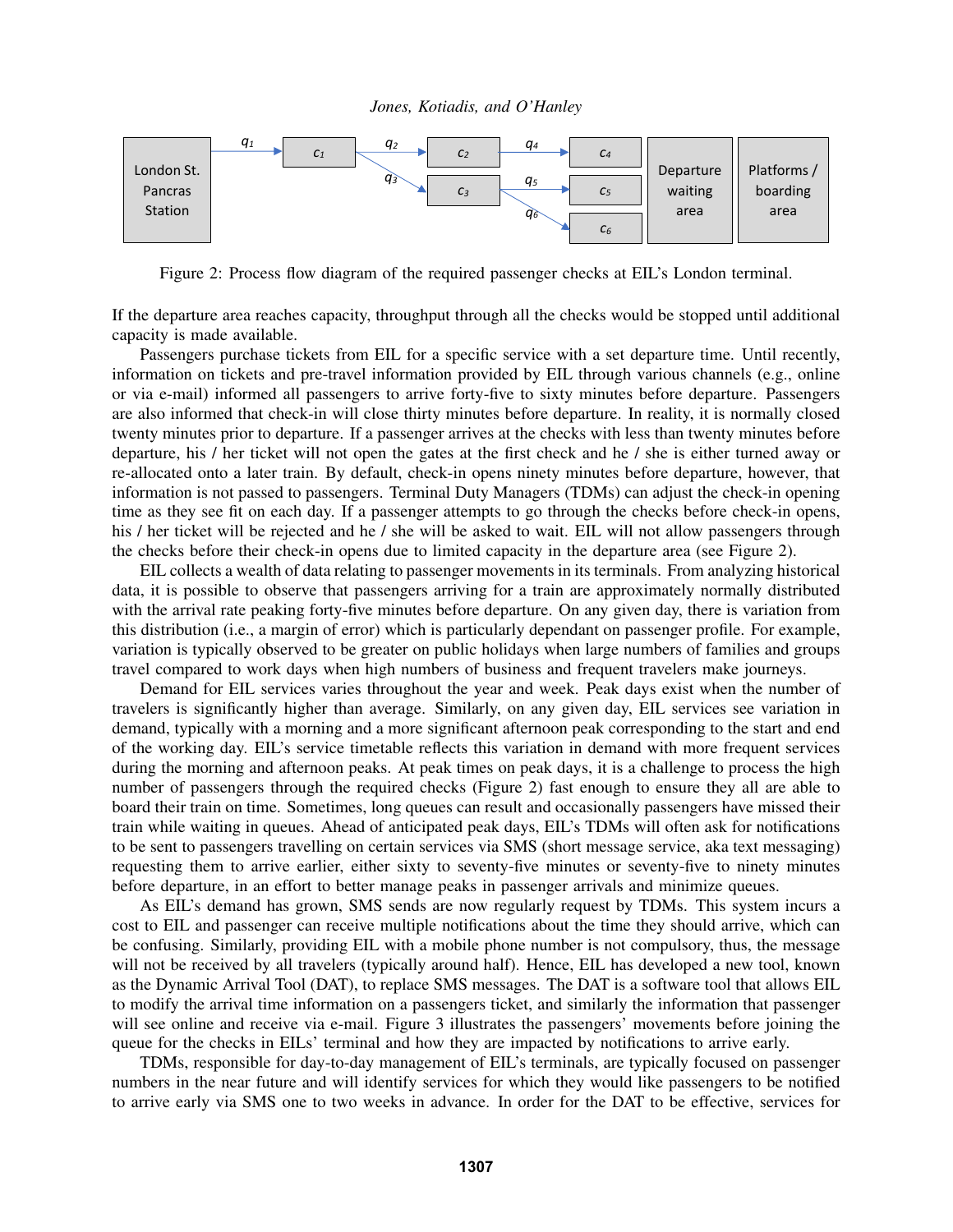<span id="page-4-1"></span>

Figure 3: Passenger movements before required EIL checks. When passengers arrive, if the 'check-in' for their service is open they join  $q_1$  (see Figure [2\)](#page-3-0). Otherwise, they wait in the station until check-in opens.

which TDMs would like passengers to arrive early must be identified in advance of them downloading their tickets (the vast majority of EIL ticket sales are online) or purchasing it in one of EIL's terminals. Tickets are typically available for purchase six months in advance of the date of travel, hence, to ensure a notification sent via the DAT reaches all passengers, the information must be adjusted in advance of that. From analysis of EIL's data, the majority of passengers ( $> 50\%$ ) do not download their ticket more than a week in advance of travel. Therefore, if information regarding arrival times were to be adjusted a week in advance, it would reach only half of travelers (comparable to the SMS system).

# <span id="page-4-0"></span>4 MODELING METHODOLOGY

A simulation model of EIL's London terminal and passenger checks was developed separately from the DAT (in a 'first loop' of the lifecycle) with stakeholders from EIL's leadership and management teams. A hybrid ABM and DES approach was used to develop a model in AnyLogic [\(AnyLogic. 2019\)](#page-9-9). In the model, agents (passengers) are generated and prescribed a series of traits including age, nationality, type of identification documentation, the frequency of travel with EIL, details of the service they are traveling on, class of ticket and size of the group they are traveling with. All of these parameters impact the route each passenger, or group of passengers, is able to pass through the checks (see Figure [2\)](#page-3-0). The model incorporates EIL's departure timetable and simulates prescribed passenger numbers arriving at the terminal in advance of a scheduled service and proceeding through the checks (a series of discrete processes) after check-in is opened. Passengers interactions with each other and their environment are governed by a social force model (Helbing and Molnár 1995) (a common ABM method used in pedestrian modelling). As the simulation is run, queues can be observed building ahead of the checks.

To initiate a 'second loop' of the lifecycle, a workshop was held with TDMs, representatives of EIL managing the new DAT and representatives of the team that developed the DAT software. The purpose of the workshop was to develop a conceptual model [\(Robinson 2013\)](#page-10-0) such that the potential impact of the new DAT could be captured and (later offline) incorporated into the existing simulation. TDMs were asked to explain how they currently identify days and specific services for which they notify passengers to arrive early via SMS. They were further asked to explain what they think would be the impact of asking those passengers to arrive early. In the workshop, the TDMs were given a timetable for a specific day including departure times and the number of travelers on each service along with information summarizing passenger profiles. The example timetable they were given was representative of a peak day, with a total number of travelers close to the highest EIL sees on a single day in a typical year. The timetable and summarized passenger profile details, in the format provided, were something very familiar to TDMs. They regularly access information like this as part of the terminal operational planning process for upcoming days. They were asked to identify which services they would like to target with notifications to arrive earlier than the default forty-five to sixty minutes and by how much: sixty to seventy-five minutes or seventy-five to ninety minutes before departure. Lastly, they were asked if and how they would adjust the check-in time.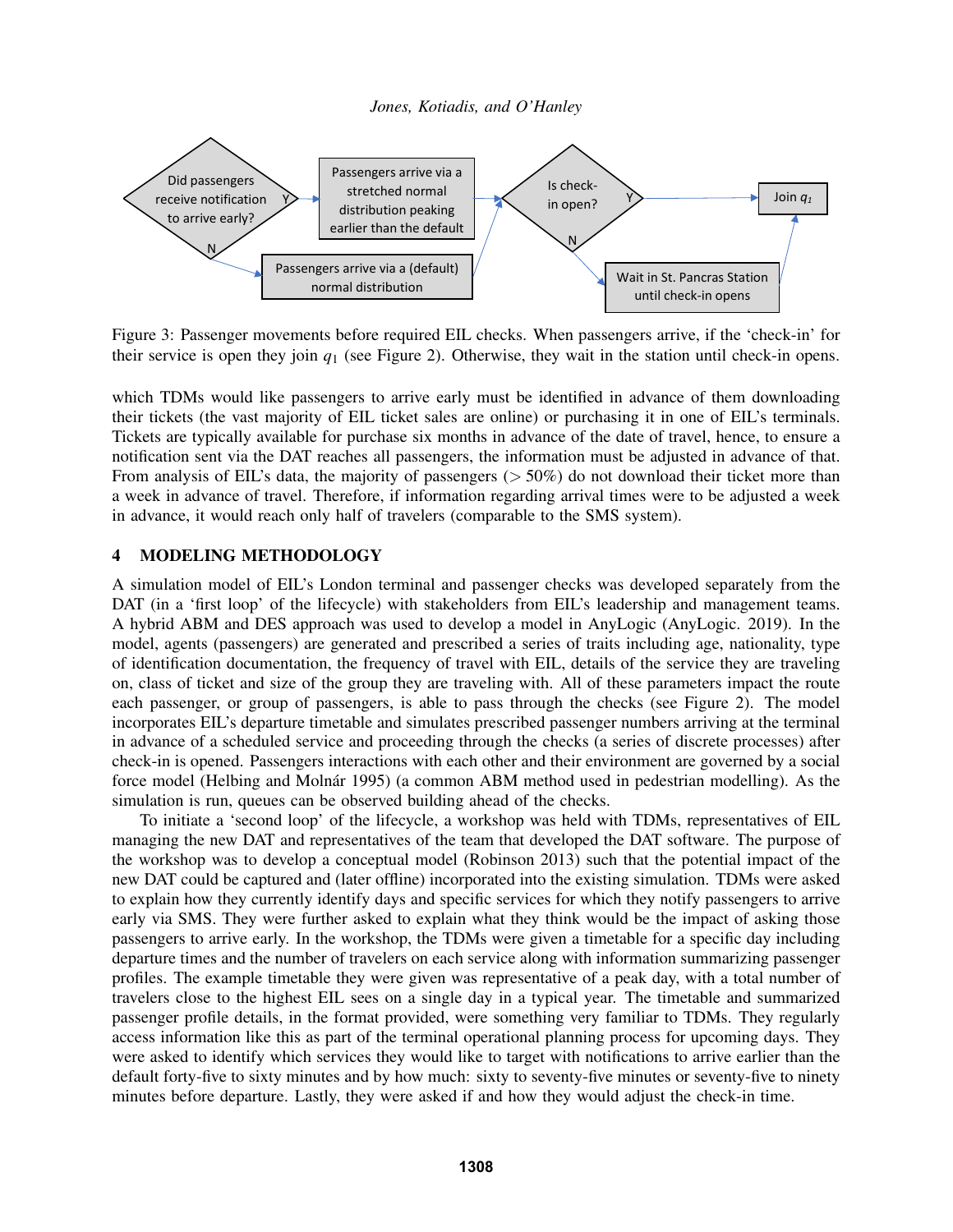The DAT was not included in the original scope of the simulation model (nor the impact of the existing SMS system). The existing simulation model was presented to the workshop group. The model developer explained the benefits of simulation, how the existing model was currently being used to support EIL and, further, how it could be extended to capture the impact of notifying passengers to arrive early via the SMS or DAT systems. It was explained that the timetables annotated by the TDMs during the workshop, along with the passenger numbers and passenger profile details, provided the input data for the model and would be simulated such that the impact of the early passenger arrival notifications could be tested. After the workshop, necessary model coding adjustments were made. Specifically, changes were made such that the arrival distribution of passengers for any train could be uniquely controlled rather than passengers for each train arriving according to the same distribution. The results that follow (in Section [5](#page-5-0) are based on simulations and analysis of the workshop timetables in the modified simulation model. Once simulation results had been computed, a further workshop was organized to feedback results and findings to the stakeholders.

## <span id="page-5-0"></span>5 WORKSHOP FINDINGS, EXPERIMENTATION AND RESULTS

During the first workshop when asked to explain the impact of the SMS / DAT systems, TDMs said they would reduce the peaks in arrival rate. Looking at a single service in isolation they are correct. Figure [4a](#page-6-0) illustrates the arrival distribution of passengers ahead of a specific service and the impact of notifying passengers to arrive early via SMS, as explained by the TDMs. Notifications shift the peak and stretch the (approximately) normal distribution of passenger arrivals. This arrival distribution is clearly evident in EIL data. Controlled experiments have previously been conducted within EIL to observe the impact of SMS sends. TDMs anticipate that the impact of the DAT will be comparable to the SMS system. However, from the TDMs explanation, they understood that doing this also reduced arrival peaks over the whole day and subsequently the queue behind the first check  $(q_1$  in Figure [2\)](#page-3-0). Although this seems logical, it is in fact incorrect (see Figure [4b](#page-6-0)).

In the feedback workshop Figure [4b](#page-6-0) was explained to the TDMs. This takes the known arrival distribution per service, the day's timetable and passenger numbers and computes the predicted arrival rate of passengers throughout the day. This is computed for all passengers receiving the default arrival information and, hence, arriving via the default arrival distribution (i.e., forty-five to sixty minutes prior to departure). It is also computed for the case where passengers on certain services have been asked to arrive early (i.e., sixty to seventy-five or seventy-five to ninety minutes prior to departure as determined by the TDMs in the workshop) and, hence, arrive via an extended distribution. Note that peaks are either not reduced or the reduction is negligible. In some cases, this action can even increase the peak arrival rate. Typically, due to the congested timetable, peaks are simply shifted. For example, when passengers are asked to arrive early for one service this will shift the arrival peak. Instead of arriving in parallel with passengers for the service that follows, passengers who have been asked to arrive early arrive in parallel with passengers for the service before them and, hence, the arrival peak comes earlier. Therefore, the logic of the TDMs that this will reduce the queue ahead of the checks does not materialize. The simulation results support this.

Further, in the feedback workshop, the TDMs were shown Figure [4c](#page-6-0) which gives an example of results generated by the simulation model, plotting queue length behind the first check (*q*<sup>1</sup> in Figure [2\)](#page-3-0) throughout the day. Three scenarios are shown: (i) all passengers arrive via the default arrival distribution with the default check-in opening time, (ii) the arrival distribution is shifted for certain services as a result of the TDMs recommendation to notify passengers to arrive early but check-in opening times are unchanged, (iii) the arrival distribution is shifted as (ii) and check-in opening times are adjusted as appropriate. The results show that asking passengers to arrive earlier without appropriately adjusting the check-in opening time can actually make queues worse (i.e., longer). Asking passengers to arrive earlier and adjusting the check-in opening time has the real potential to reduce queues. The plot shows the significant afternoon peak of the day, corresponding to multiple peaks in passenger arrival rate in quick succession as shown in Figure [4b](#page-6-0).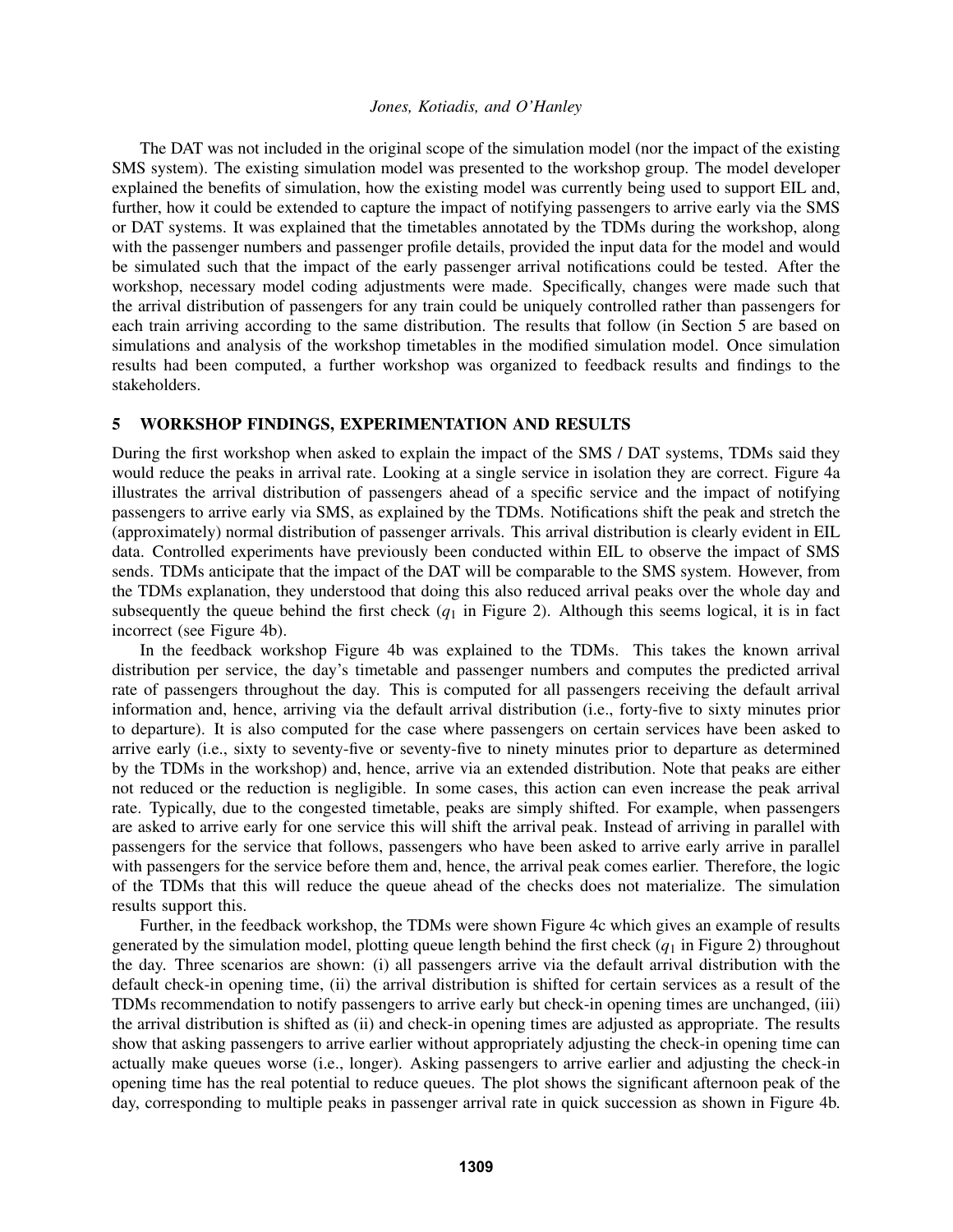<span id="page-6-0"></span>

Figure 4: (a) The arrival distribution when notifying passengers to arrive at different times on any service. (b) Predicted arrival distribution of passengers throughout the day for the workshop timetable (no change in peaks when DAT applied). (c) Simulation results of queue length throughout the day for three scenarios.

Beyond the specific example discussed, the modeler performed a number of other related simulations. For example, the DAT has the potential to reach a greater proportion of passengers on any service than the SMS (see Section [3\)](#page-2-0), which, due to a contact number not being provided by all passengers, only ever reaches approximately 50%. A further ensemble of simulations showed that as the arrival distribution for a service is stretched further and the peak pushed even earlier (see Figure [4a](#page-6-0)), controlling the check-in time becomes even more important.

The simulation results showed that when adjusting passenger arrival times together with the check-in opening times, the length of the queue behind the first checkpoint could be reduced. Specifically, for passengers traveling on a service notified to arrive early, the check-in needs to be opened late (i.e., less than the default ninety minutes before departure). The logic of the simulation was designed such that passengers who arrive in the station before check-in is open do not immediately join the queue, but wait elsewhere in the station until the check-in is opened. If passengers arrive and the check-in for their service is open, they will automatically join the queue. This logic was agreed with stakeholders involved in the initial model development (the first lifecycle loop) as representative of passenger behavior. Hence, when asking passengers to arrive early and leaving the check-in opening time at the default, passengers join the queue ninety minutes before departure. Asking passengers to arrive early but not opening the check-in has the effect of allowing the initial queue to clear before inviting the next service to join. When the late check-in is opened, a large number of passengers for that service are already in the station and so quickly flood into the queue. When this was explained to TDMs in the feedback workshop, they agreed this was an accurate representation of the system and passenger behaviour and understood why controlling the check-in time was important when adjusting arrival time.

It was clear that at the time of the first workshop TDMs had not appreciated the importance of controlling the check-in time when passengers have been notified to arrive early. When the simulation results were explained in the feedback workshop, TDMs became newly aware of the impact of adjusting the check-in opening time. They agreed with the logic of the simulation model that if passengers were asked to arrive early and the check-in was open, they would join the queue to go through the checks, which could cause problems if passengers for the earlier service had not yet been cleared. For example, they could then explain that when there are two departures in quick succession, they may open the check-in of the second service late to ensure all the passengers for the first departure have passed through the checks before those for the second departure start going through. Once the simulation results had been explained, TDMs commented that in the past, notifying passengers to arrive early often seemed beneficial. However, similarly, they also noted that on some occasions, despite notifying passengers to arrive early, long queues formed and getting passengers through the different checks in time for their service have been problematic. They commented that this lack of coordination between the arrival time and check-in time may play a part in the problem, indicating that they agreed with the simulation findings.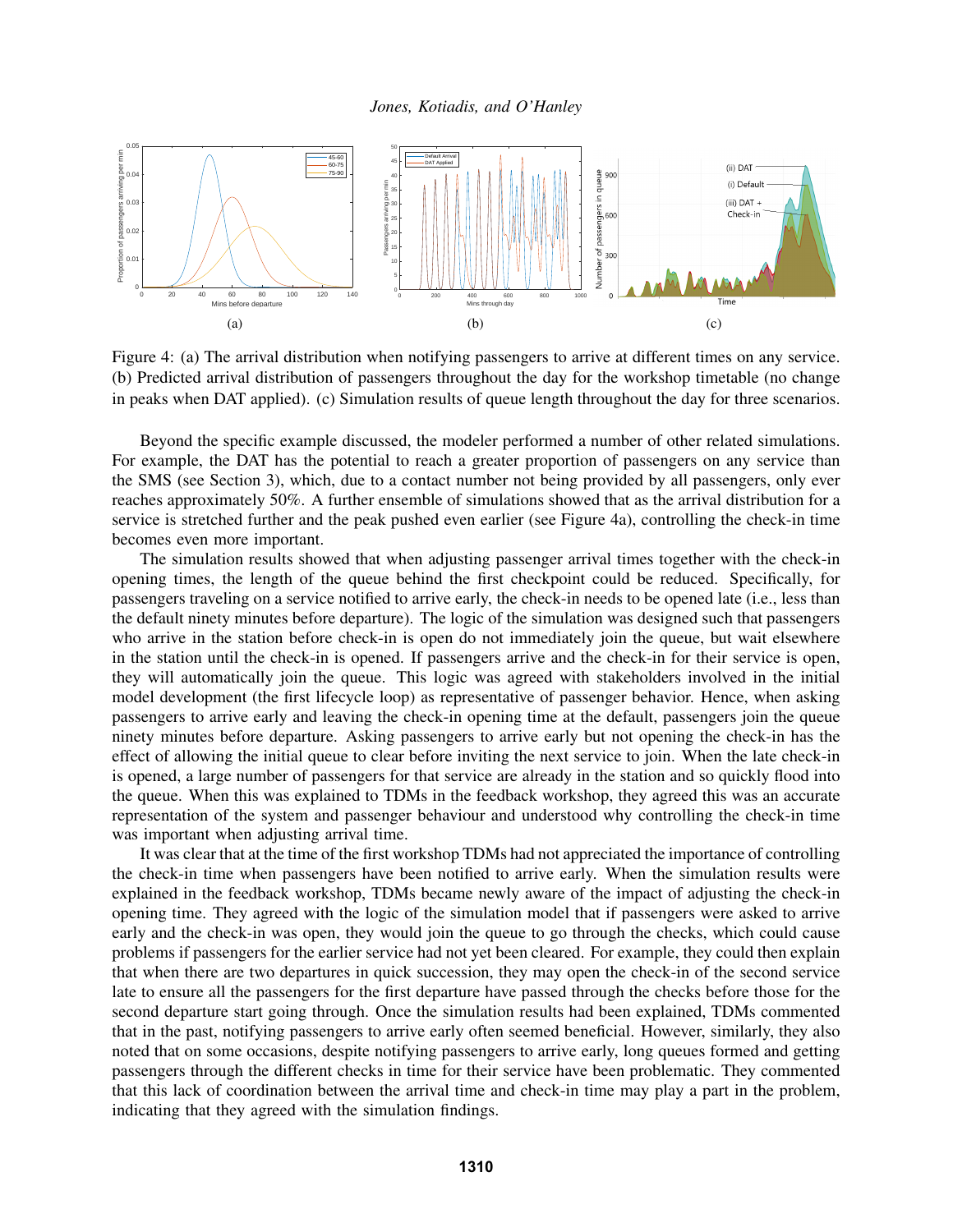On any day, the TDM on duty that is responsible for setting the check-in times may be different from the TDM who previously asked for notifications to be sent to passengers to arrive early (via the DAT or SMS). The TDM on duty on a given day, might not be aware of the details of the notifications sent to passengers (i.e., which specific services were asked to arrive early) and, therefore, is unlikely to consider this when setting the check-in times. It was therefore suggested by the modeler that it would be helpful if the DAT could output the adjustments made to passenger arrival times each day, such that TDMs could take this into account when setting check-in times. This was acknowledged by the TDMs as a helpful recommendation and something they believed would improve operation of the terminal by reducing passenger queues. They have, as a result, requested the team developing the DAT system to implement this feature.

## <span id="page-7-0"></span>6 DISCUSSION

Prior to this study, a loop of the simulation lifecycle [\(Robinson 2004\)](#page-10-2) had already been completed (see Figure [1a](#page-2-1)) and a sophisticated hybrid simulation model developed. The task presented here was to introduce the model to a new group of stakeholders and perform a second loop of the lifecycle. There were three challenges involved in engaging stakeholders to ensure willingness to act on simulation findings [\(Brailsford](#page-9-6) [and Vissers 2011;](#page-9-6) [Fone et al. 2003;](#page-10-12) [Young et al. 2009\)](#page-10-17); 1) developing buy-in for the 'second loop', 2) engaging the stakeholders in the model development process to extend the existing simulation model and 3) completing the 'second loop' by validating the model. The following discusses each of these challenges in turn.

### 6.1 Developing Buy-In for the 'Second Loop'

The first challenge was to create buy-in to engage the new group of stakeholders with the existing model by explaining the benefits of exploring the roll-out of the DAT system via simulation. This was necessary to initiate a second lifecycle loop and, broadly, followed the principals of the [Checkland \(1999\)](#page-9-10) inquiring / learning cycle (summarized by Figure [5\)](#page-8-0). It was explained to the workshop participants that the real world (i.e., EIL's terminal and passenger movements) is a complex system, consisting of relationships between many sub-systems. A model of that system, based on explicitly stated worldviews (i.e., a perception of what is going on in the real-world), has been developed and is being used to explore the complex system. An investigation, relating to any proposed changes to the layout or operational procedure of the terminal, can be structured to question initial perceptions. Further to the investigation, it is hoped learning points will be generated and actions for further improvement can be suggested, assuming there is acceptable accommodation among stakeholders (i.e., changes to the system that have a positive impact). The inquiry was pitched, in principle, as an ongoing process and best conducted with a wide range of interested parties. It was explained to the stakeholders that their engagement with the project was essential for its success and to ensure its findings were useful. The modeling methodology was explained to be a useful tool to facilitate engagement with key stakeholders in better understanding and improving the complex EIL system. Emphasis was given to the idea that the model is a method for exploring the problem scientifically and an opportunity for learning as opposed to a tool for precisely forecasting queue lengths [\(Epstein 2008\)](#page-9-11). It was further explained that in a simulation environment, ideas can be tested risk-free, helping to build knowledge and understanding or generate data that may not otherwise be available. From this, new insights can be gained to aid with design choices and operational decisions before implementation and ensure the best possible solution [\(Robinson 2004\)](#page-10-2).

Sophisticated visualization in AnyLogic [\(AnyLogic. 2019\)](#page-9-9) helped to convey the purpose of the model and its potential benefits to the non-technical audience. It is a recognized benefit of simulation models that they can provide a powerful means of visualizing and communicating ideas and can be used to help stakeholders come to a consensus when testing different theories [\(Robinson 2004\)](#page-10-2). The workshop group was happy to accept that modeling and simulation could be used to replicate and understand complex situations that would be essentially impossible to observe, test and analyze with real-world experiments due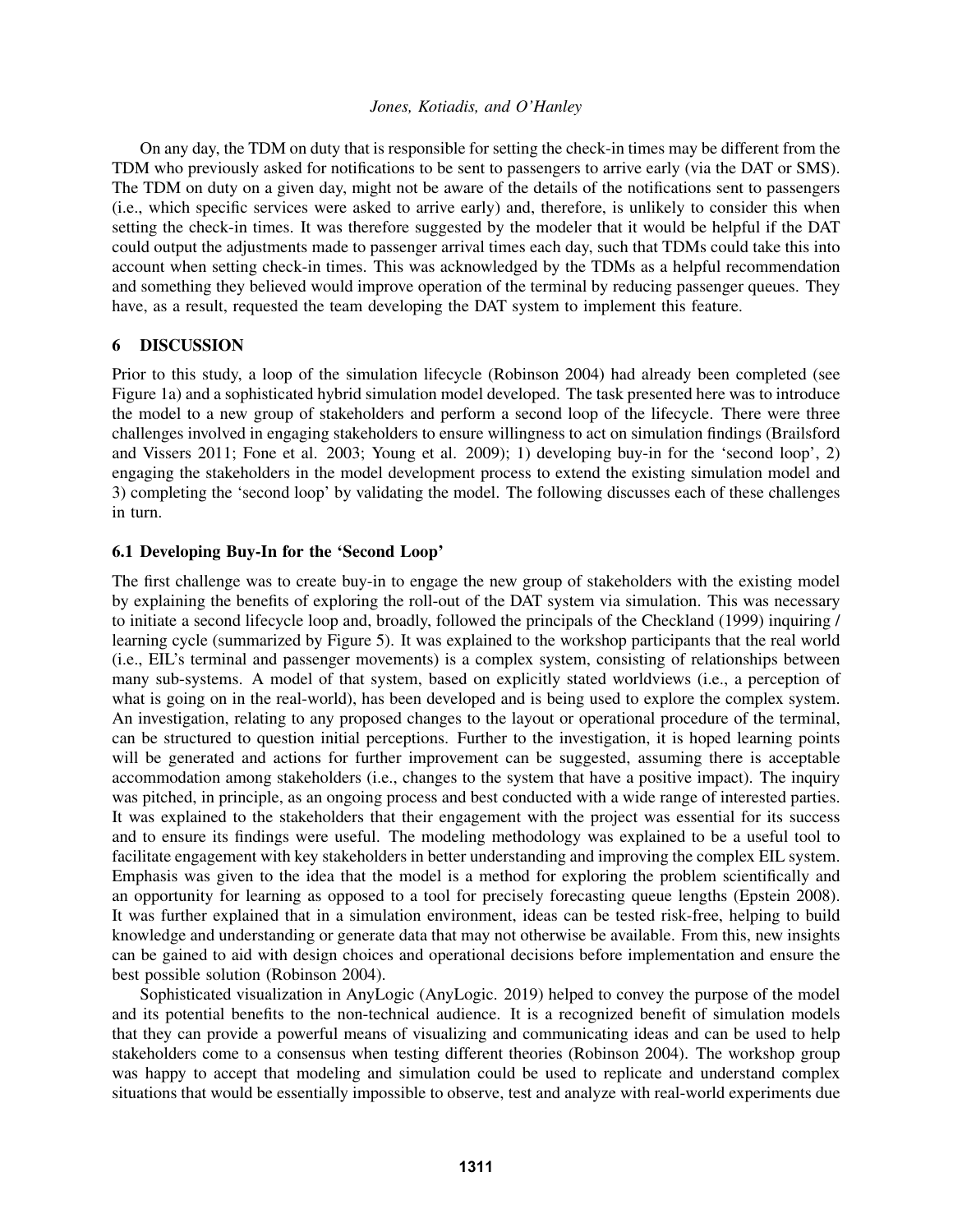<span id="page-8-0"></span>

Figure 5: The inquiring / learning cycle of SSM adapted for this study from [Checkland \(1999\).](#page-9-10)

to the scale of the task and expense involved in adjusting the terminal layout or operating procedure [\(Maria](#page-10-22) [1997\)](#page-10-22). They could see the value of the simulation's potential to aid with decision making and understanding [\(Law 2009\)](#page-10-23). A key finding of the study was that the hybrid approach adopted helped communicate the model design to the stakeholders [\(Jahangirian et al. 2015\)](#page-10-5). It was explained that ABM captured agent (passenger) characteristics and interactions, while DES captured the process (security / border controls) the agents followed. TDMs could relate to the idea that when the profile of passengers changes, the interaction time with and routes available through the checks are affected. Although this could be captured using a purely DES approach, the ABM approach closely reflects the real world stakeholders are familiar with, thus making it easier for them to engage with. Providing specific examples of how the existing model had already benefited EIL further convinced TDMs of its potential value. It was made clear that building a simulation requires time and expertise [\(Robinson 2004\)](#page-10-2) and is an iterative process [\(Willemain 1995;](#page-10-1) [Balci](#page-9-0) [1994;](#page-9-0) [Robinson 2013\)](#page-10-0). It was openly acknowledged that all models and simulations have limitations that must be recognized with outputs only as good as the model and input data.

# 6.2 Engaging Stakeholders in the Model Development Process

The second challenge was to involve stakeholders in the model development process [\(Robinson 2013\)](#page-10-0) — see Figure [1b](#page-2-1). Through the first workshop organized, the new group of stakeholders (the TDMs) were involved in a further iteration of the model development process. The DAT and associated passenger characteristics extended the system description of EIL's terminal beyond the scope of the existing model. Facilitated by the modeler, the workshop identified a conceptual model capturing the effects of the DAT, from the perspective of the TDMs, such that the design of the existing computer model could be extended. After the workshop, a new model coding was implemented. In the feedback workshop, the simulation experimentation undertaken and results were explained in depth and any stakeholder questions were answered.

# 6.3 Completing the 'Second Loop'

Although it is only possible to assess validity after a model has been developed and findings shared, the process of validation should be considered part of the model development process and throughout the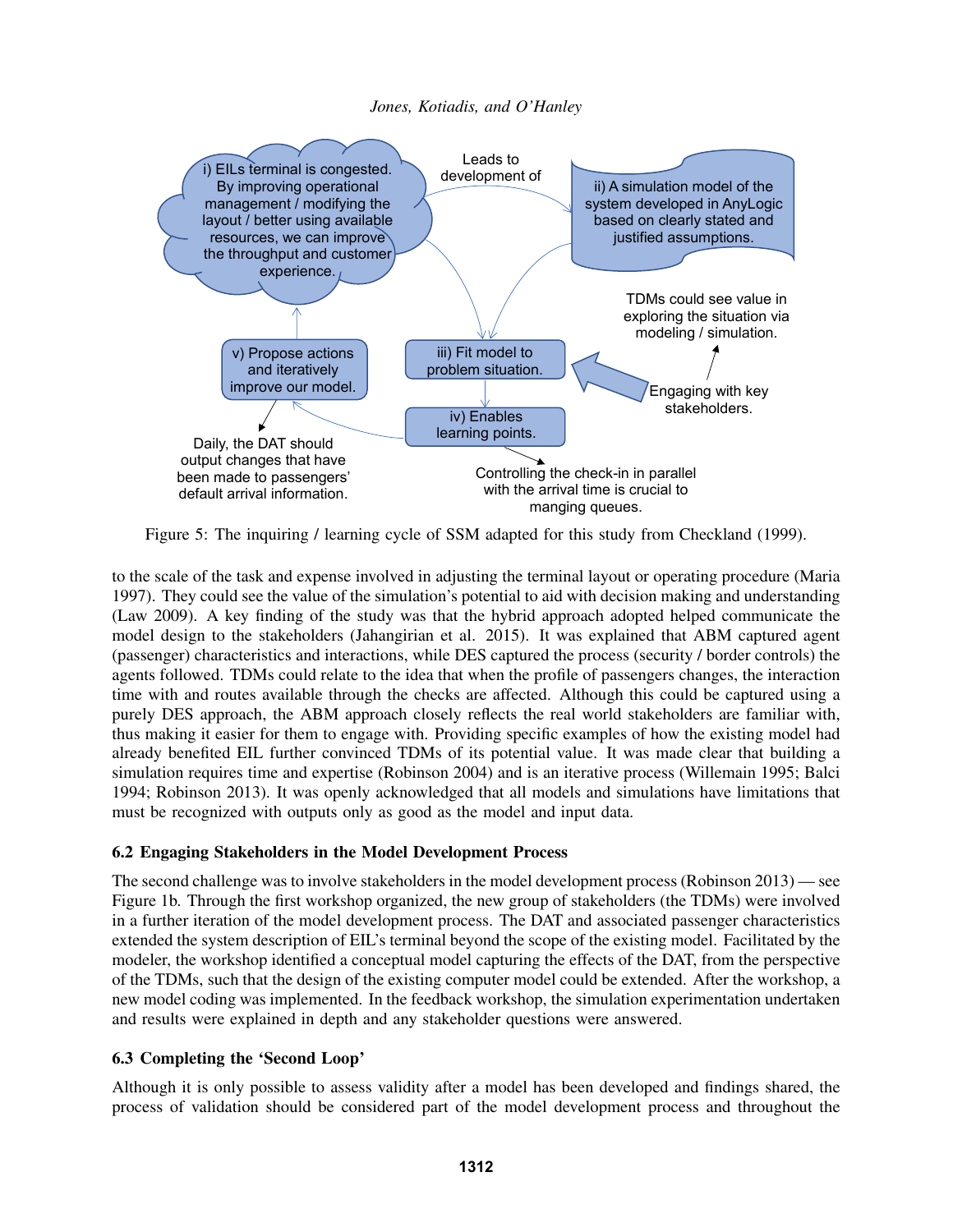lifecycle, not just something to attempt after the model has been completed [\(Law 2009\)](#page-10-23). An understanding of the inherent assumptions among stakeholders is essential and a key factor for them when judging the validity of the model for the particular investigation at hand. Any erroneous assumption, inappropriate input data, or errors in the model, will all inevitably lead to a loss of accuracy, usefulness and perception of validity among stakeholders. One purpose of engaging stakeholders through workshops is to ensure this understanding exists.

Previous work has noted that a modeler may be required to intervene in creating awareness of the learning that has been achieved [\(Nisbett and Wilson 1977;](#page-10-24) [Robinson 2004;](#page-10-2) [Rouwette, Vennix, and Felling](#page-10-25) [2009\)](#page-10-25), which can subsequently help stakeholders develop actions. The modeler explained the problem observed from the simulation to the TDMs (i.e., lack of coordination between arrival and check-in times can lead to longer queues). TDMs agreed that the problem identified through the simulation study may be a key factor causing queues in the station, indicating that they consider the findings valid. Additional simulations undertaken by the modeler, beyond those specifically identified in the first workshop, demonstrated to the TDMs that the problem had been investigated thoroughly and further promoted validity among the group. TDMs requesting implementation of specific actions on the basis of the simulation findings (i.e., asking the DAT development team to include a new feature proposed by the modeler) confirms the validity of the model, completes the second loop of the lifecycle and successfully achieves the objectives of this study.

#### <span id="page-9-2"></span>7 CONCLUSION

There are many reasons to undertake a modeling / simulation study [\(Epstein 2008\)](#page-9-11). One is to promote a scientific habit of mind. The example we have presented demonstrates how this scientific habit of mind helped EIL maximize the potential gain from the introduction of a new Dynamic Arrival Tool (DAT) to manage peaks in passenger arrival rates. The study contributes by i) demonstrating how an existing simulation was extended via a second loop of the simulation lifecycle with the input of a new group of stakeholders and used to interrogate the operation of the DAT to identify its true source of benefit. Further, identifying and discussing that ii) the hybrid ABM and DES approach used was reflective of the real world (more so than pure DES), which aided stakeholders engagement with the model and helped them to accept simulation findings as valid. This study discusses one incremental change to a vastly complex system consisting of many sub-systems and component parts. Through further applications of simulation and continually applying this scientific habit of mind, our aim is to improve our understanding of the system and continue to incrementally improve its performance for EIL. Due to the time, expertise and expense of modeling complex systems [\(Robinson 2004\)](#page-10-2), iteratively extending the model in this manner will enable EIL to maximize its return on investment.

#### REFERENCES

- <span id="page-9-9"></span>AnyLogic. 2019. "AnyLogic: Simulation Modeling Software Tools & Solutions for Business. [https://www.anylogic.com/"](https://www.anylogic.com/). Online: accessed 12th June 2019.
- <span id="page-9-0"></span>Balci, O. 1994. "Validation, verification, and testing techniques throughout the life cycle of a simulation study". *Annals of Operations Research* 53(1):121–173.
- <span id="page-9-3"></span>Balci, O. 2012. "A life cycle for modeling and simulation". *SIMULATION* 88(7):870–883.
- <span id="page-9-4"></span>Banks, J., I. Carson, B. L. Nelson, and D. M. Nicol. 2010. *Discrete-event system simulation*. 5th ed., International version ed ed. Upper Saddle River, New Jersey, US, Pearson Education.
- <span id="page-9-8"></span>Brailsford, S. 2014. "Modeling Human Behaviour - An (ID)entity Crisis?". In *Proceedings of the Winter Simulation Conference, edited by A. Tolk, S. Y. Diallo, I. O. Ryzhov, L. Yilmaz, S. Buckley, and J. A. Miller*, 1539–1548. Piscataway, New Jersey: IEEE.
- <span id="page-9-1"></span>Brailsford, S. 2015. "Hybrid simulation in healthcare: New concepts and new tools". In *Proceedings of the Winter Simulation Conference, edited by L. Yilmaz, W K V. Chan, I Moon, T. M K. Roeder, C. Macal, and M D. Rossetti*, 1645–1653. Piscataway, New Jersey: IEEE.
- <span id="page-9-7"></span><span id="page-9-6"></span>Brailsford, S., and J. Vissers. 2011. "OR in healthcare: A European perspective". *European Journal of Operational Research* 212(2):223–234. Brailsford, S. C., T. Eldabi, M. Kunc, N. Mustafee, and A. F. Osorio. 2018. "Hybrid simulation modelling in operational research: A

state-of-the-art review". *European Journal of Operational Research* 278(3):721–737.

<span id="page-9-10"></span>Checkland, P. 1999. *Systems Thinking, Systems Practice (30 Year Retrospective)*. Oxford UK: Wiley.

- <span id="page-9-5"></span>Eldabi, T., R. J. Paul, and T. Young. 2007. "Simulation modelling in healthcare: reviewing legacies and investigating futures". *Journal of the Operational Research Society* 58(2):262–270.
- <span id="page-9-11"></span>Epstein, J. 2008. "Why Model?". *Cybernetics and Systems* 35(2-3):117–128.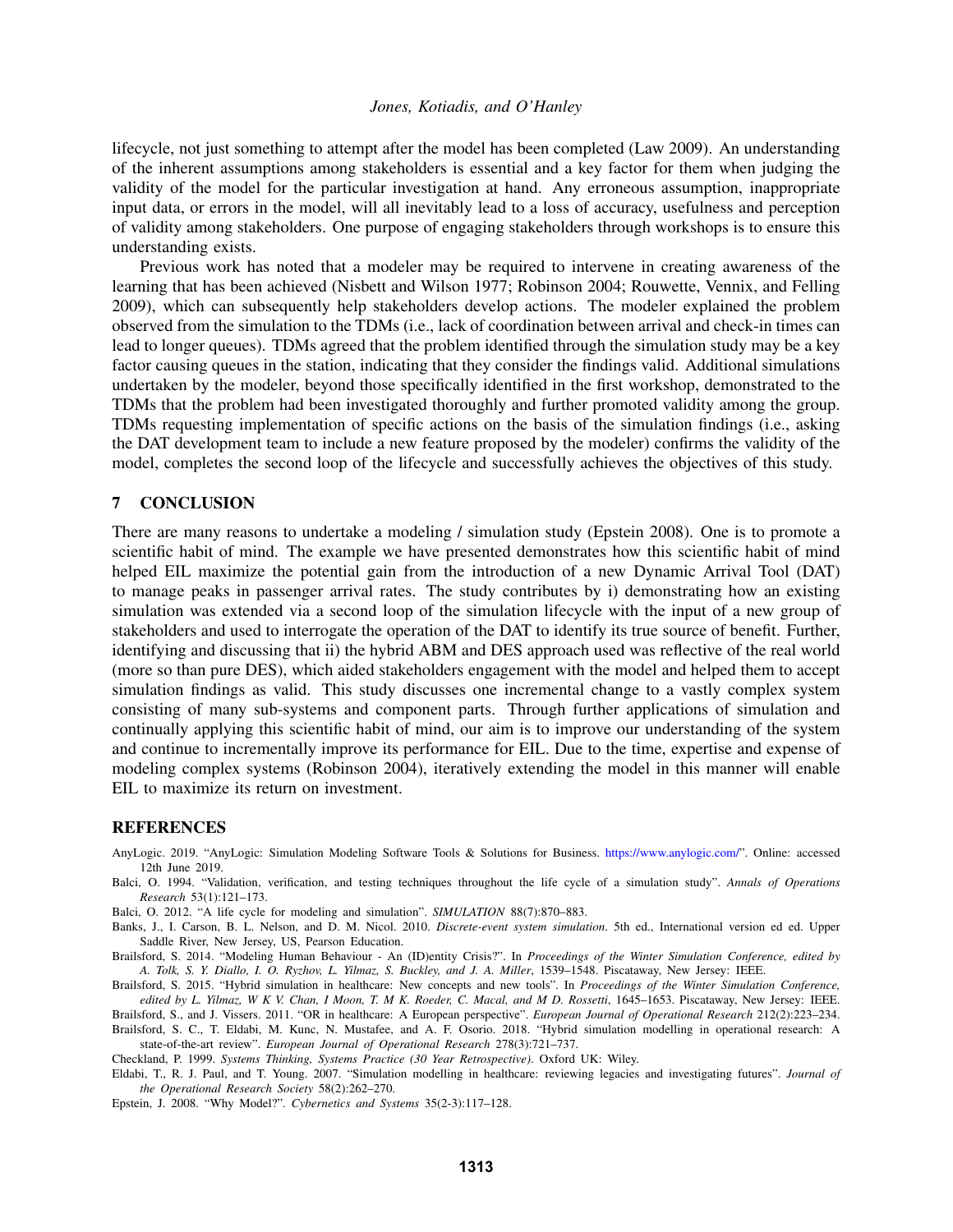- <span id="page-10-12"></span>Fone, D., S. Hollinghurst, M. Temple, A. Round, N. Lester, A. Weightman, K. Roberts, E. Coyle, G. Bevan, and S. Palmer. 2003. "Systematic review of the use and value of computer simulation modelling in population health and health care delivery". *Journal of Public Health* 25(4):325–335.
- <span id="page-10-14"></span>Gunal, M., and M. Pidd. 2005. "Simulation Modelling for Performance Measurement in Healthcare". In *Proceedings of the Winter Simulation Conference, edited by M.E. Kuhl, N.M. Steiger, F.B. Armstrong, and J.A. Joines*, 2663–2668. Piscataway, New Jersey: IEEE.
- <span id="page-10-21"></span>Helbing, D., and P. Molnár. 1995. "Social force model for pedestrian dynamics". *Physical Review E* 51(5):4282-4286.
- <span id="page-10-6"></span>Hoover, S. V., and R. F. Perry. 1989. *Simulation: A Problem-solving Approach*. Boston, MA, USA: Addison-Wesley Longman Publishing Co., Inc.
- <span id="page-10-5"></span>Jahangirian, M., S. Borsci, S. G. S. Shah, and S. J. E. Taylor. 2015. "Causal factors of low stakeholder engagement: a survey of expert opinions in the context of healthcare simulation projects". *SIMULATION* 91(6):511–526.
- <span id="page-10-13"></span>Jun, J. B., S. H. Jacobson, and J. R. Swisher. 1999. "Application of discrete-event simulation in health care clinics: A survey". *Journal of the Operational Research Society* 50(2):109–123.
- <span id="page-10-18"></span>Kotiadis, K., A. A. Tako, and C. Vasilakis. 2014. "A participative and facilitative conceptual modelling framework for discrete event simulation studies in healthcare". *Journal of the Operational Research Society* 65(2):197–213.
- <span id="page-10-9"></span>Kreutzer, W. 1986. *System Simulation Programming Styles and Languages*. Boston, MA, USA: Addison-Wesley Longman Publishing Co., Inc.
- <span id="page-10-7"></span>Law, A. 2007. *Simulation modeling and analysis*. Boston, London: McGraw-Hill.
- <span id="page-10-23"></span>Law, A. M. 2009. "How to build valid and credible simulation models". In *Proceedings of the Winter Simulation Conference, edited by M. D. Rossetti, R. R. Hill, B. Johansson, A. Dunkin and R. G. Ingalls*, 24–33. Piscataway, New Jersey: IEEE.
- <span id="page-10-15"></span>Lowery, J., B. Hakes, W. Lilegdon, L. Keller, K. Mabrouk, and F. McGuire. 1994. "Barriers to implementing simulation in health care". In *Proceedings of the Winter Simulation Conference, edited by J.D. Tew, S. Manivannan, D.A. Sadowski, and A.F. Seila*, 868–875. Piscataway, New Jersey: IEEE.
- <span id="page-10-22"></span>Maria, A. 1997. "Introduction to Modeling and Simulation". In *Proceedings of the Winter Simulation Conference, edited by S. Andradottir, K.J. Healy, D.H. Withers, B.L. Nelson*, 16–23. Piscataway, New Jersey: IEEE.
- <span id="page-10-3"></span>Mustafee, N., S. Brailsford, A. Djanatliev, T. Eldabi, M. Kunc, and A. Tolk. 2017. "Purpose and Benefits of Hybrid Simulation: Contributing to the Convergence of Its Definition". In *Proceedings of Winter Simulation Conference, edited by W.K.V. Chan, A. D'Ambrogio, G. Zacharewicz, N. Mustafee, G. Wainer, and E. Page*, 1–15. Piscataway, New Jersey: IEEE.
- <span id="page-10-8"></span>Nance, R. E. 1994. "The Conical Methodology and the evolution of simulation model development". *Annals of Operations Research* 53(1):1–45.
- <span id="page-10-24"></span>Nisbett, R. E., and T. D. Wilson. 1977. "Telling more than we can know: Verbal reports on mental processes.". *Psychological Review* 84(3):231– 259.
- <span id="page-10-10"></span>Pidd, M. 1988. *Computer Simulation in Management Science*. 2nd ed. New York, NY, USA: John Wiley & Sons, Inc.
- <span id="page-10-2"></span>Robinson, S. 2004. *Simulation: The practice of model development and use*. Chichester: John Wiley & Sons.
- <span id="page-10-0"></span>Robinson, S. 2013. "Conceptual modeling for simulation". In *Proceedings of the Winter Simulation Conference, edited by R. Pasupathy, S.-H. Kim, A. Tolk, R. Hill, and M. E. Kuhl*, 377–388. Piscataway, New Jersey: IEEE.
- <span id="page-10-4"></span>Robinson, S., C. Worthington, N. Burgess, and Z. J. Radnor. 2014. "Facilitated modelling with discrete-event simulation: Reality or myth?". *European Journal of Operational Research* 234(1):231–240.
- <span id="page-10-25"></span>Rouwette, E. A. J. A., J. A. M. Vennix, and A. J. A. Felling. 2009. "On Evaluating the Performance of Problem Structuring Methods: An Attempt at Formulating a Conceptual Model". *Group Decision and Negotiation* 18(6):567–587.
- <span id="page-10-11"></span>Sargent, R. 2001. "Some approaches and paradigms for verifying and validating simulation models". In *Proceeding of the Winter Simulation Conference, edited by B. A. Peters, J. S. Smith, D. J. Medeiros, and M. W. Rohrer*, 106–114. Piscataway, New Jersey: IEEE.
- <span id="page-10-20"></span>Siebers, P. O., C. M. Macal, J. Garnett, D. Buxton, and M. Pidd. 2010. "Discrete-event simulation is dead, long live agent-based simulation!". *Journal of Simulation* 4(3):204–210.
- <span id="page-10-19"></span>Tako, A. A., and K. Kotiadis. 2015. "PartiSim: A multi-methodology framework to support facilitated simulation modelling in healthcare". *European Journal of Operational Research* 244(2):555–564.
- <span id="page-10-1"></span>Willemain, T. R. 1995. "Model Formulation: What Experts Think About and When". *Operations Research* 43(6):916–932.
- <span id="page-10-16"></span>Wilson, J. C. T. 1981. "Implementation of Computer Simulation Projects in Health Care". *Journal of the Operational Research Society* 32(9):825– 832.
- <span id="page-10-17"></span>Young, T., J. Eatock, M. Jahangirian, A. Naseer, and R. Lilford. 2009. "Three Critical Challenges for Modeling and Simulation in Healthcare". In *Proceedings of the Winter Simulation Conference, edited by M. D. Rossetti, R. R. Hill, B. Johansson, A. Dunkin and R. G. Ingalls*, 1823–1830. Piscataway, New Jersey: IEEE.

#### AUTHOR BIOGRAPHIES

WILLIAM JONES is a Knowledge Transfer Partnership (KTP) Associate at Kent Business School, University of Kent, working in partnership with Eurostar International Limited, where he is leading the organization's development of its operations research capability, particularly in the area of modeling and simulation. He received a B.Sc. Eng. in Mechanical Engineering from Cardiff University, in 2013 and an EngD. from the University of Bristol, in 2019. His research interests include modeling and simulation, the process of model development, net-work traffic modeling and telecommunications networks including WiFi and 5G mobile technology. His email address is [W.A.Jones@kent.ac.uk.](mailto://W.A.Jones@kent.ac.uk)

KATHY KOTIADIS is a Reader (Associate Professor) in Management Science / Operational Research at Kent Business School, University of Kent. She has a B.Sc. (Hons) in Management Science and a PhD. in Operational Research both from the University of Kent. Her main research interests include discrete event simulation modeling applied to health care and simulation model development using problem structuring methods. In 2009, she was awarded the KD Tocher Medal by the UK OR society for the best simulation paper published in the Journal of Simulation in 2007-08. Her email address is [K.Kotiadis@kent.ac.uk.](mailto://K.Kotiadis@kent.ac.uk)